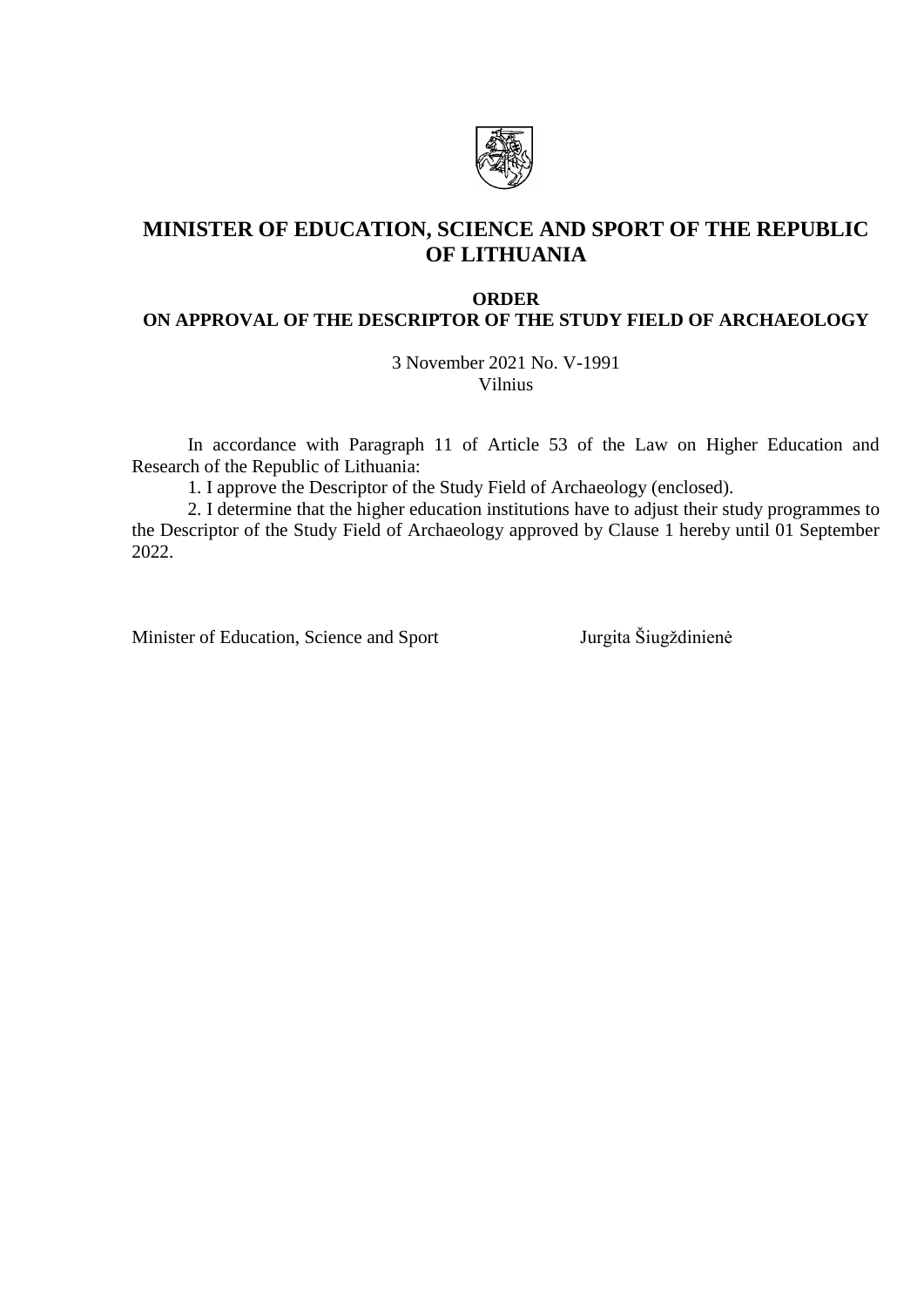### APPROVED

by Order No. V-1991 of the Minister of Education, Science and Sport of the Republic of Lithuania of 3 November 2021

## **DESCRIPTOR OF THE STUDY FIELD OF ARCHAEOLOGY**

### **CHAPTER I GENERAL PROVISIONS**

1. The Descriptor of the Study Field of Archaeology (hereinafter – Descriptor) regulates the special requirements for the study programmes in the study field of Archaeology (N09) that belongs to the group of study fields of Humanities (N). The Descriptor regulates the study field of archaeology (hereinafter – field of archaeology) in the scope not covered by the General Requirements for the Studies approved by Order No. V-1168 of the Minister of Education and Science of the Republic of Lithuania of 30 December 2016 "On approval of the General Requirements for the Studies."

2. The Descriptor's requirements shall be applied for the university study programmes of the first and second cycles that may be conducted as full-time or part-time studies.

3. The persons, who complete the studies in the field of archaeology, receive bachelor's /master's degree in humanities that is in conformity with the sixth/ seventh level of the Lithuanian Qualifications Framework and the European Qualifications Framework for lifelong learning, and first/second cycles of the Framework for Qualifications of the European Higher Education Area, and is attested by the diploma of bachelor/ master and diploma supplement issued by respective higher education institution.

4. The practical and theoretical methods that enable to achieve the aimed learning outcomes the best are used to carry out the studies.

5. The volume of the study programme of the first cycle is 240 study credits, where at least 180 study credits are attributed to achievement of the learning outcomes in the study field (including practical training (internship) and preparation of the final thesis).

6. The volume of the study programme of the second cycle is 120 study credits, where at least 90 study credits are attributed to achievement of the learning outcomes (excluding preparation of the final thesis).

7. The interdisciplinary studies in the field of archaeology may be conducted.

8. There are no special requirements established in the Descriptor for the persons applying to the studies of the first cycle of archaeology.

9. The persons may be admitted to the study programmes of the second cycle, if they have completed the studies in the field of archaeology and acquired at least the bachelor's degree in humanities, or if they have completed the studies in other fields of humanities or social sciences and acquired the relevant bachelor's degree.

10. If the applicants to the study programmes of the second cycle have completed the study programmes of the first cycle in other fields than archaeology, and their learning outcomes do not satisfy the admission conditions, the applicants have to complete the bridging courses, the scope and content whereof are determined by the higher education institution.

11. The purpose of the field of archaeology is to create opportunities to acquire the competencies necessary to understand, research and convey the past (objects, phenomena and processes) and development of the human life style (including cultural, social, technological, biological, natural aspects), using the methods of the science of archaeology.

12. The graduates of the studies in the field of archaeology will acquire the theoretical and practical skills necessary for independent work in the fields of archaeological research, protection of archaeological heritage and its conveyance to public, and will be able to carry out applied decomposition research in accordance with the legal acts of the Republic of Lithuania.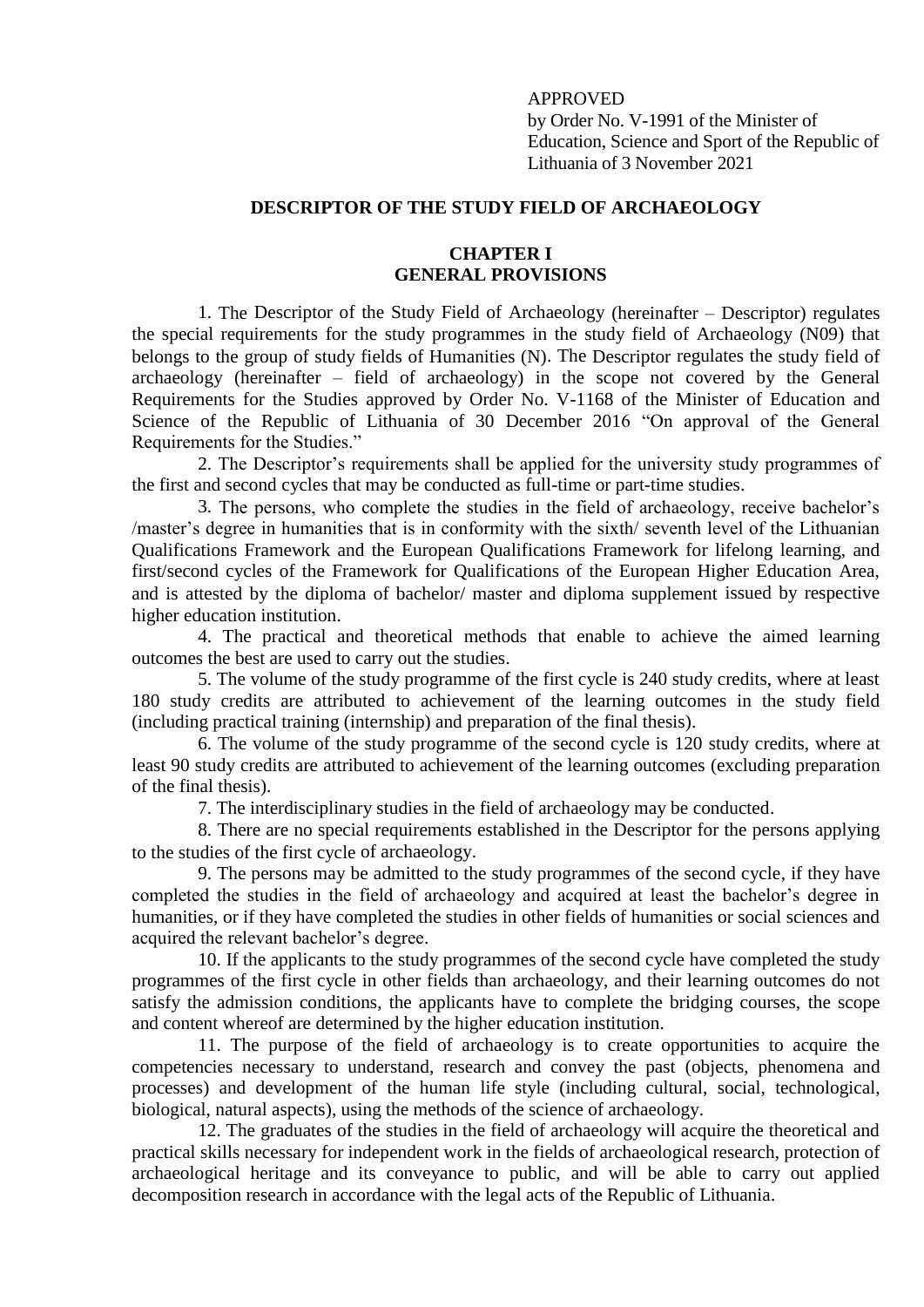#### **CHAPTER II CONCEPT AND SCOPE OF THE STUDY FIELD**

13. The object of the studies of archaeology is the past society and its interaction with natural environment that is learnt through systematic research of material culture. Chronologically, archaeology is researching humanity since its origins until the present. Different epochs of human past, preservation conditions of artefacts and ecofacts determine the nature and particularity of the resources of the science of archaeology.

14. The studies of archaeology have to be based on research used to prepare and convey the taught subjects/modules. The archaeological research is based on the analysis of archaeological sources (objects created by humans or witnessing the human subsistence, organic remains, archaeological localities and their surroundings, other sources that help to learn the human past, development of their life style and relation with the natural environment), interpretation of historiography, methodical, theoretical and ideological concepts of past interpretation. These concepts, especially the ideological ones, are not governed by the Descriptor. They fall under responsibility and self-determination of the higher education institutions.

15. The content of the studies of archaeology is interdisciplinary and closely related to the research of history, culture, heritage, natural, medical technology, various other sciences and disciplines, the achievements whereof are recommended to be used for drawing up and executing the programmes in the field of archaeology.

16. The archaeological research covers fundamental and applied scientific research. It is carried out in accordance with the requirements of the science of archaeology and in consideration to different historiographical and methodological contexts and understanding of present social, political and cultural processes in the historical perspective. The students should also get involved in the research and scientific projects.

17. The professional work of the archaeologist related to the applied destructive research is regulated by the Law on the Protection of Immovable Cultural Heritage of the Republic of Lithuania and other legal acts. The quality and ethics requirements are applied for such activities. The compliance with them determines specific requirements for the content of the study programmes of archaeology.

18. The principles of honest and professional use and quotation of the sources and published works, personal data protection and respect to human remains should be introduced in the process of studies.

19. The studies of archaeology have to link the theoretical knowledge with the empirical and field research. The studies should not only provide knowledge about various archaeological research methods, but also skills of their practical application.

20. The study programmes in the field of archaeology have to reflect the following elements of the content:

20.1. studies of typological diversity of the archaeological objects and sources of the science of archaeology;

20.2. studies of the archaeological research methods and theories of the science of archaeology;

20.3. criteria of chronology and periodisation, systemic knowledge of the most important Lithuanian archaeological eras (prehistorical and historical times; archaeology) and research problems from the comparative perspective of the European and world archaeology;

20.4. requirements for protection of the archaeological heritage, areas of public responsibility of the archaeologist that cover the archaeologist's professional activities and all the areas related to the use of outcomes of the aforementioned professional activities.

21. Archaeology is important for formation of the personal values, civil consciousness, perception of oneself and others in the society. Archaeology may be studied as the part of general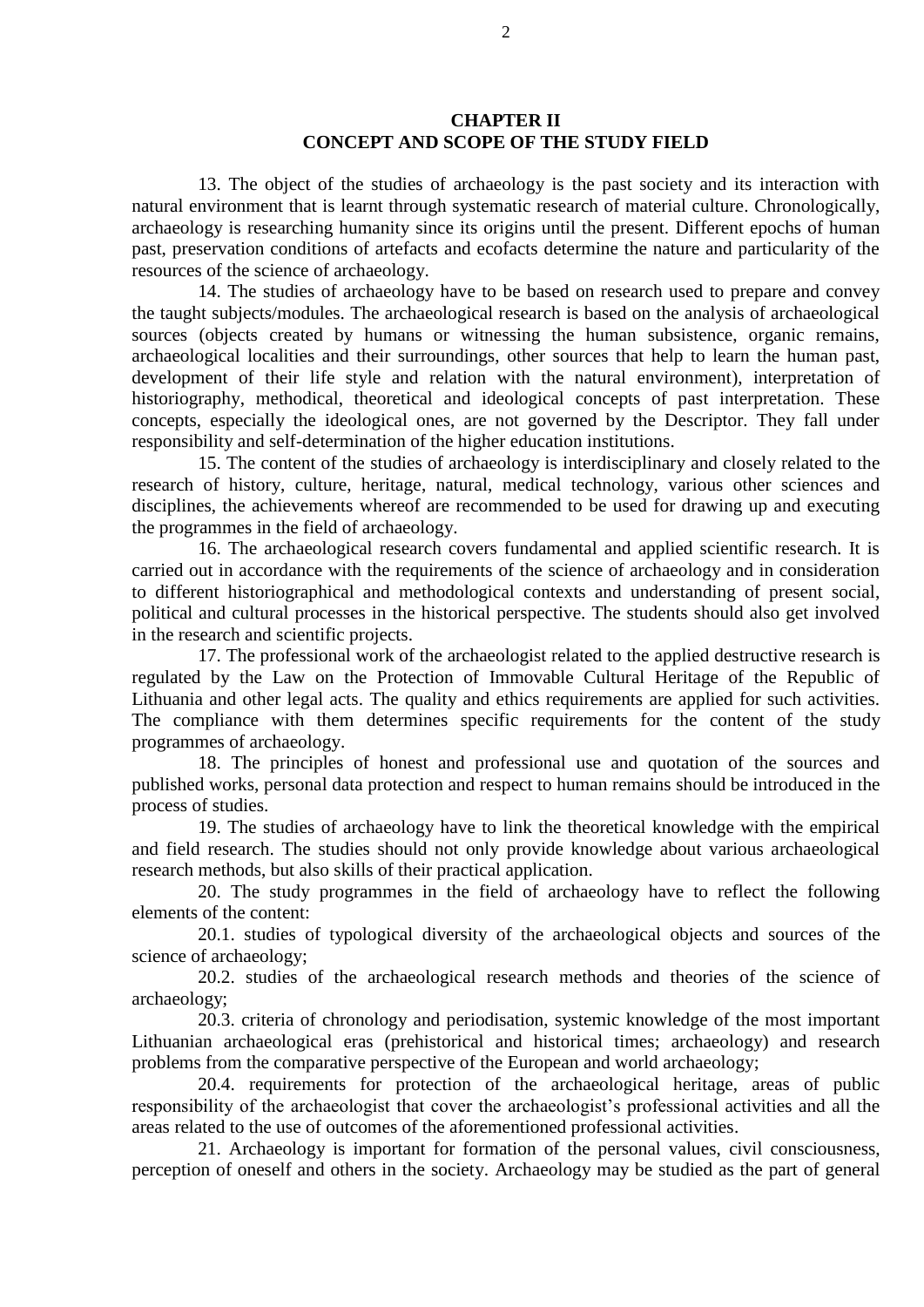education in humanities, without linking own career to the science of archaeology or to the destructive archaeological research.

22. The study programmes in the field of archaeology should serve to train various general skills that are the most important in the archaeologist's profession: ability to think critically, to analyse and assess; ability to convey coherently the ideas to the professional audience and to general society in writing and orally; to work, learn and improve independently; to communicate and cooperate, to work in team; to think critically, self-critically and creatively; to organise own professional activities meaningfully and purposefully, to respond properly to the professional changes and problems; to assume moral responsibility for own activities and made decisions.

23. The completed studies in the field of archaeology create the opportunity to pursue the career in the fields of archaeological research, heritage protection, culture and public administration in private and public sectors and in other fields where the knowledge of historical phenomena and processes and the skills of data collection, systemisation and analysis are needed. The graduates of the archaeological studies of the second cycle will be able to continue PhD studies or to work as experts in the field related to preservation of the national historical memory and heritage and their representation in Lithuania and abroad.

#### **CHAPTER III GENERAL AND SPECIAL LEARNING OUTCOMES**

24. The purpose of the studies of the first cycle in the field of archaeology is to prepare the archaeological specialists of broad humanitarian education, who would know the sources of past eras, their features, processes, are able to carry out simple research, know the requirements for destructive archaeological research and are able to apply the field research methods, understand the relevance of archaeological research and archaeological heritage for present society, and are able to contribute to heritage preservation, conveyance and adjustment to society's needs, and understand well the areas of public responsibility of the archaeologist.

25. At the completion of the university studies of the first cycle in the field of archaeology, the following learning outcomes have to be achieved:

25.1. knowledge and its application. The person:

25.1.1. has general knowledge about the past and development of humankind, knows development, periodisation and research problems of the Lithuanian archaeology;

25.1.2. knows archaeological field research methods and main theoretical approaches to interpretation of archaeological data;

25.1.3. has knowledge and contextual understanding about research principles and methods of related sciences and disciplines;

25.1.4. understands requirements for protection of archaeological heritage;

25.1.5. has knowledge and contextual understanding about storages of archaeological data and various information tools (databases, specialised data storages, archives, museums, etc.);

25.2. skills to carry out research. The person:

25.2.1. is able to understand the research problem, to assess suitability of methods selected for its solution, and to carry out simple research individually;

25.2.2. is able to collect information from various data storages and source bases through consultations, to systemise, classify and assess critically that information;

25.2.3. is able to analyse archaeological phenomena or processes in general context of the era or from the comparative perspective through consultations;

25.2.4. is able to perceive the research methods and results of various related sciences or disciplines through consultations (for example, history, cultural anthropology, bioarchaeology, geoarchaeology, etc.), and to apply them in archaeological research;

25.2.5. is able to select and apply main archaeological field research methods, to use digital recording technology, and understands documentation methods of archaeological material;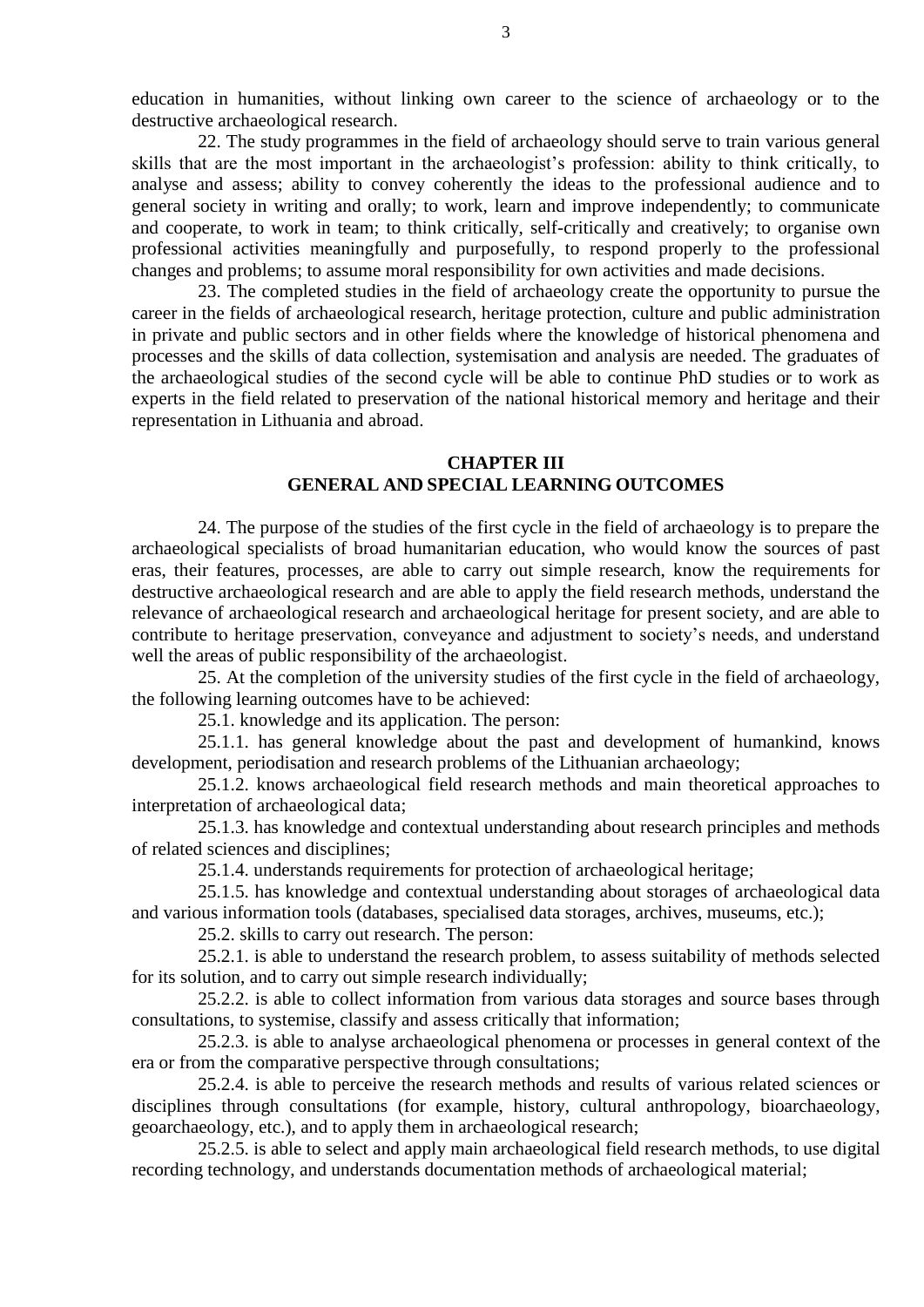25.2.6. is able to process archaeological sources with regard to the requirements of science of archaeology and heritage protection;

25.3. field-specific skills. The person:

25.3.1. is able to select the data suitable for the chosen topic and to summarise them;

25.3.2. is able to adjust main archaeological research methods to investigation of various archaeological sources and objects;

25.3.3. knows particularity of field research and work in storages:

25.3.3.1. is able to create a consistent oral or written story on the archaeological topics and to present it publicly;

25.3.3.2. is able to make individual decisions under the field research conditions;

25.4. social skills. The person:

25.4.1. is able to work in team and to assume responsibility for own work area;

25.4.2. is able to act in compliance with professional ethics and civil consciousness;

25.4.3. understands areas of public responsibility of the archaeologist;

25.5. personal skills. The person:

25.5.1. is able to learn independently, to define the learning aims and tasks, to solve problems, to plan time, and to set priorities;

25.5.2. is able to understand moral responsibility for own activities and impact of their results on society; is able to assume ethical and social responsibility.

26. The purpose of the studies of the second cycle in the field of archaeology is to prepare the archaeological specialists and researchers of high qualification and broad erudition, who would be able to formulate independently the research problem and to carry out the research that would integrate achievements of other sciences, who would be able to assess critically the historiography, to analyse different eras, objects, phenomena and processes, to understand their preconditions, development and consequences, and who would comply with the humanitarian principles, general and professional ethics in the work.

27. At the completion of the university studies of the second cycle in the field of archaeology, the following learning outcomes have to be achieved:

27.1. knowledge and its application. The person:

27.1.1. understands the Lithuanian and regional archaeological (prehistory, archaeology of historical times) processes, phenomena and events, and is able to contextualise them within the European and world archaeology;

27.1.2. understands special archaeological field research methods, various theoretical and methodical concepts and approaches to archaeological research;

27.1.3. knows modern laboratory archaeological research methods and applies them for research;

27.1.4. understands the problems of archaeological heritage protection;

27.1.5. is able to work independently in the storages of archaeological data and with various information processing tools;

27.2. skills to carry out research. The person:

27.2.1. is able to formulate independently the research problem and to select the modes and methods necessary to solve it;

27.2.2. is able to collect, systemise, classify and assess critically and independently information from various data storages and source bases;

27.2.3. is able to analyse independently the archaeological phenomena and processes within general context of the epoch;

27.2.4. is able to use the methods and results of related sciences and disciplines to solve the archaeological research (fundamental and applied) problems;

27.2.5. is able to choose reasonably and to apply the archaeological field research methods;

27.2.6. is able to analyse and interpret individually the archaeological sources, to assess historiography critically, to apply modern research methods and to present original research;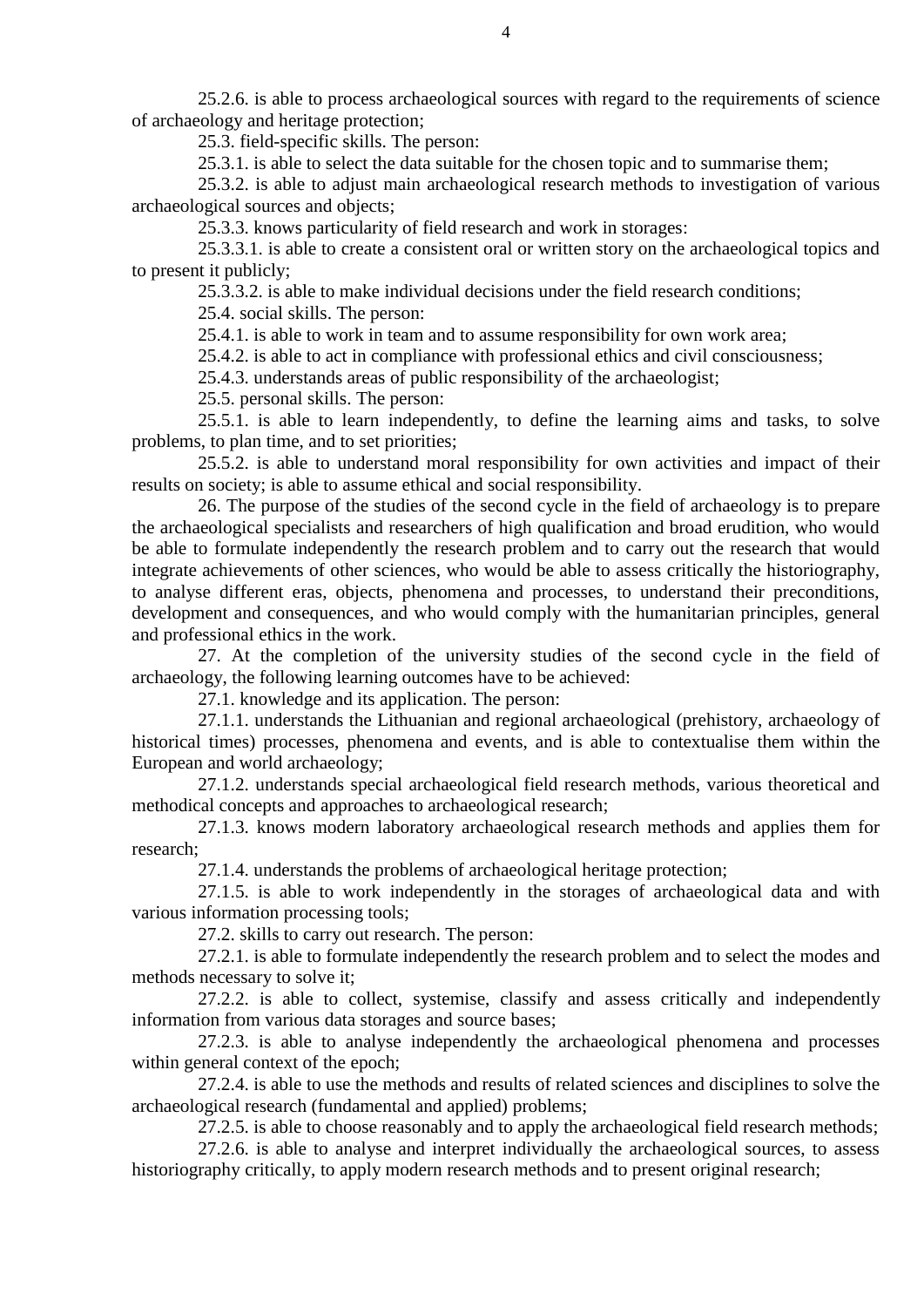27.2.7. is able to apply field research methods and theoretical approaches to interpretation of archaeological data in research and practical activities;

27.3. field-specific skills. The person:

27.3.1. has detailed knowledge and understanding about certain archaeological period or topic and the methods necessary to research them;

27.3.2. is able to select and adjust independently the archaeological research methods for investigation of archaeological sources and objects of certain period;

27.3.3. is able to organise field research works;

27.3.4. is able to take part in research and public debates on the archaeological issues;

27.4. social skills. The person:

27.4.1. is able to participate actively and constructively in the activities of research groups and to solve versatile problems in the changing work conditions;

27.4.2. is able to collect and systemise versatile information and to adjust it for academic and public needs;

27.4.3. is able to adapt the acquired knowledge for training of the society's consciousness in protection of the archaeological heritage.

27.4.4. is able to work in the interdisciplinary environment;

27.5. personal skills. The person:

27.5.1. is able to plan independently the research and work process, to study independently continuously, and to solve creatively the arising problems;

27.5.2. is able to assess critically own activities, to foresee and adjust to changes, and understands the importance of life-long learning.

### **CHAPTER IV TEACHING, LEARNING AND ASSESSMENT**

28. The learning, teaching and assessment methods have to be applied in the study programmes that would help to achieve the learning outcomes provided in the Descriptor and in particular study programmes the best, that would integrate the theoretical and practical aspects and would be adjusted meaningfully with the latest didactic tendencies.

29. Teaching has to be based on fundamental knowledge and latest developments in the science of archaeology. The teacher has not to know simply the taught subject/module, but also to understand the relations with other trends of studies and research (for example, history, cultural anthropology, bioarchaeology, geoarchaeology, etc.), and to make use of the opportunities provided by such relations. Teaching has to be based on the continuous integration of the latest scientific achievements into the study process.

30. The system based on the competences and focus on students that covers the learning, teaching and assessment methods has to be used for the study programmes.

31. The applied learning, teaching and assessment methods have to comply with the lifelong learning concept, thus, the students should be taught to think critically, to learn independently, to update the knowledge and to respond flexibly to the environmental changes. The students should be encouraged to assume responsibility for own learning outcomes, learning process and continuous improvement.

32. The methods and modes of studies have to motivate the students and to help them to plan time and use the material resources available in the higher education institution or other institutions (libraries, museums, archives, etc.) rationally.

33. Different modes and methods of organisation of studies have to be applied and combined flexibly in the study process, depending on the aimed learning outcomes. The selected modes and methods of organisation of studies have to induce the students to get involved into the learning process, to cooperate with each other, to enable them reflecting own skills and knowledge, to assess own achievements and progress, and to use rationally the available resources (libraries, equipment, scientific electronic databases and other information sources).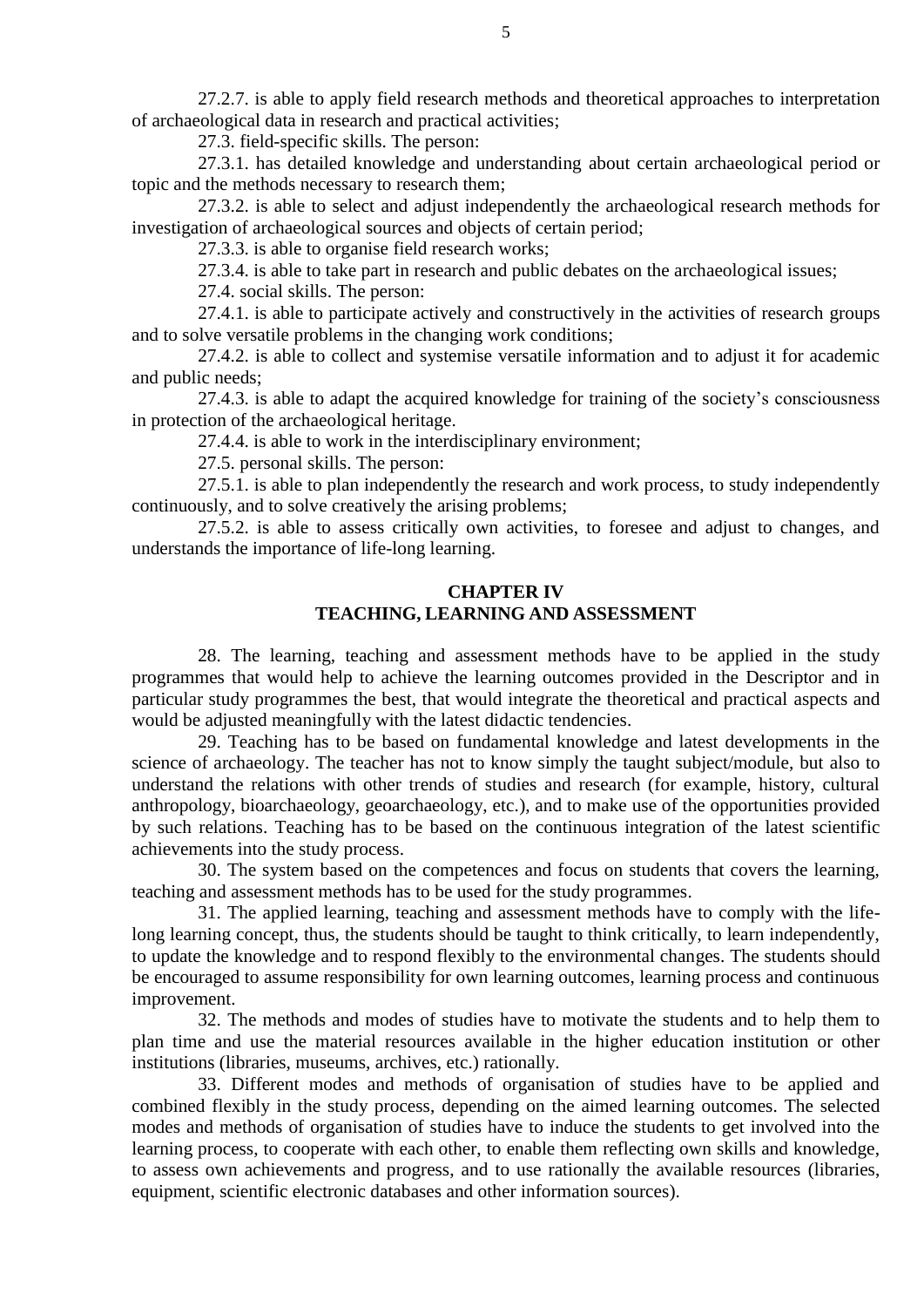34. All the modes (for example, lectures, seminars, practical exercises, consultations, individual work, team work, introductory excursions, practical training, etc.) and methods of organisation of studies (for example, presentation of theoretical material, its explanation, illustration and commenting; presentation of practical examples, their analysis, commenting, discussion; case studies; brainstorming; discussions; independent analysis of study material; independent fulfilment of individual or group tasks; expert method; formation of maps of thoughts, concepts and definitions; project-based teaching; problematic teaching; reflection diaries; field trips; field research; studies *in situ*; virtual teaching methods, etc.) have to create the opportunity for the students to train the aimed skills and to assure effective learning process.

35. Higher education institutions may apply various methods of organisation of studies. Their choice has to be determined according to the declared aims and learning outcomes of the particular study programmes. The same modes and methods of studies may be applied in different cycles of study programmes; however, the volume and complexity of tasks, independent input of the student, etc. must differ.

36. The study programmes have to provide the research works that would train analytical and critical skills, as well as the practical training that would induce development of practical skills and application of theoretical knowledge.

37. Harmony of teaching and learning has to assure preparation of the archaeological specialists in response to the needs of the labour market. The students have to be familiarised with professional expectations and achievements of archaeologists: the professionals of own field and stakeholders may be invited to read lectures; the professional experience may be shared by the employees of archaeological research groups, museums that have archaeological collections, as well as specialists of heritage protection, and other specialists related to the competences trained in the course of the study programme.

38. The assessment system and procedure of the learning outcomes has to be based on the following key principles:

38.1. validity – the assessment has to measure the achievement level of the learning outcomes;

38.2. impartiality – the assessment results have to be objective and do not depend on the assessor's replacement; the same assessment methods have to be applied for all the assessed persons;

38.3. clarity – the assessment system has to be informative and understandable to the assessors and the assessed persons;

38.4. usefulness – the assessment has to be regarded positively by the assessed persons and to contribute to implementation of the aims of the study programme and achievement of the learning outcomes.

39. The following assessment types may be used to assess the student's learning outcomes: cumulative (the learning outcomes are assessed by interim tests), collegial (the students are examined by a competent commission of specialists in archaeology, history and/or other fields – researchers, professional practitioners, representatives of other stakeholders), diagnostic (in order to learn the student's achievements and made progress after completion of certain topic or a part of course).

40. The assessment may be based on various methods that enable observing the students' achievements and evaluating the theoretical knowledge and practical skills acquired by the student. Possible assessment methods: oral or written examination, individual or group oral questioning, test, colloquium, presentation of individual work, final thesis and its defence, report on practical training and its defence, etc.

41. It should be aimed at integrated assessment methods of knowledge and skills that would encourage the students to systemise and interpret the accumulated empirical material (for example, available in libraries, archives and museums, other specialised data storages) and to carry out research according to the requirements of the science of archaeology. All the knowledge and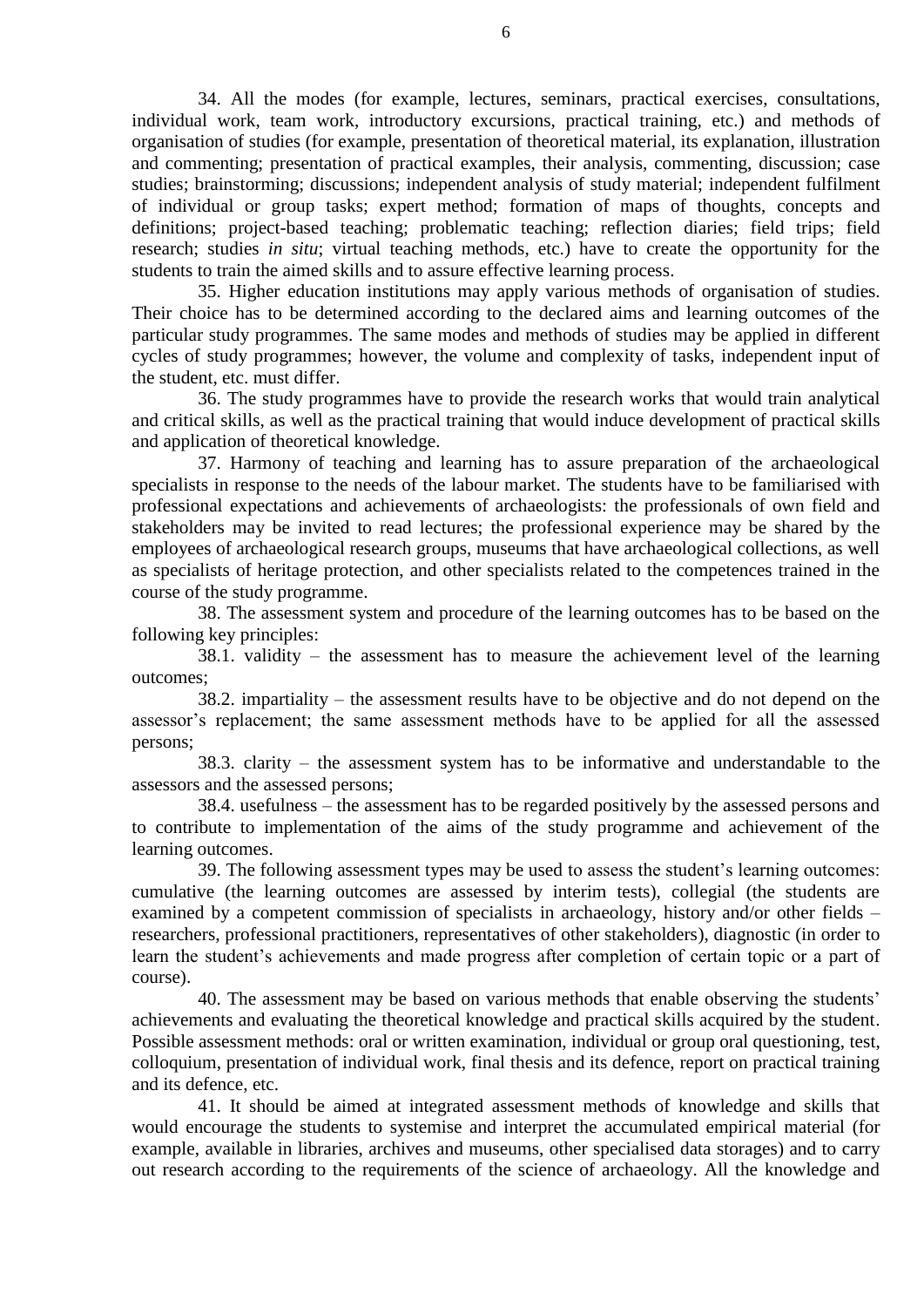skills described in the learning outcomes have to be assessed formally using the method that proves that the students have acquired certain knowledge and skills.

42. The students have to receive timely appropriate feedback about their works. The evaluation of the done works and learning outcomes has to be supported by constructive comments, based on clear assessment criteria, has to assure quality of the study process, continuous learning and partnership.

#### **CHAPTER V**

### **REQUIREMENTS FOR IMPLEMENTATION OF STUDY PROGRAMMES**

43. The foundation of successful implementation of the study programme is competent teachers, who are able to convey professional knowledge to the students and to train the skills necessary for future professional work of an archaeologists. The subjects/modules in the field have to be taught by teaching staff, whose research experience is related to the taught subject/module.

44. The teachers have to be selected in accordance with the terms and conditions defined by the higher education institution.

45. The studies of the first and second cycles in the field of archaeology end in the publicly defended final thesis.

46. The final thesis has to manifest the knowledge and skills acquired in the course of studies, research and independent work competences. The student should use the final thesis to show his or her level of knowledge and skills, ability to analyse the selected topic, to take the results of earlier researchers under the same topic in consideration, to carry out research, to formulate clear and reasoned research results, and to present them according to the requirements of the higher education institution. The final thesis has to be prepared as the project that manifests the competences in compliance with the learning outcomes of the study programme. The requirements for the final thesis in the study programme of the first and/or second may be listed in the procedure approved by the higher education institution.

47. The assessment and defence commissions of final theses of the first or second cycle shall be formed according to the procedure established and approved by higher education institutions for formation of the assessment and defence commissions of final theses. The commission shall be formed from competent specialists – scientists, teachers and stakeholders. The members of assessment commissions of the final theses, except for the stakeholders, must have a PhD degree. At least one member of the commission has to be from another institution.

48. The assessment procedure of final theses has to be documented clearly.

49. The archaeologist's professional activities cover applied decomposition research, therefore, the study programmes in the field of archaeology focus on development of respective practical competences a lot. The archaeological field research internship (practical training) in Lithuania or abroad is an integral part of the study programmes in the field of archaeology that has to be aimed at optimal achievement of the learning outcomes. The practical training enables preparation for individual archaeological research, helps to manifest special and general skills of the students, and to foresee their career perspective. The practical training of students (field research internship and other practical training, preparation of practical tasks, and assessments of reports on practical training, etc.) is a constituent of this process.

50. The field research internship is compulsory for the study programmes of the first cycle in the field of archaeology. The professional applied and/or scientific practical training has to be provided in the study programmes of the second cycle in the field of archaeology.

51. The practical training has to be organised in accordance with the procedure prepared by the higher education institution. The content of the practical training of particular study programme has to be described in the form approved by the higher education institution. The possibility to account the voluntary internship and other forms of practical activities and their regulation fall under competence of the higher education institutions. Before the practical training, the students